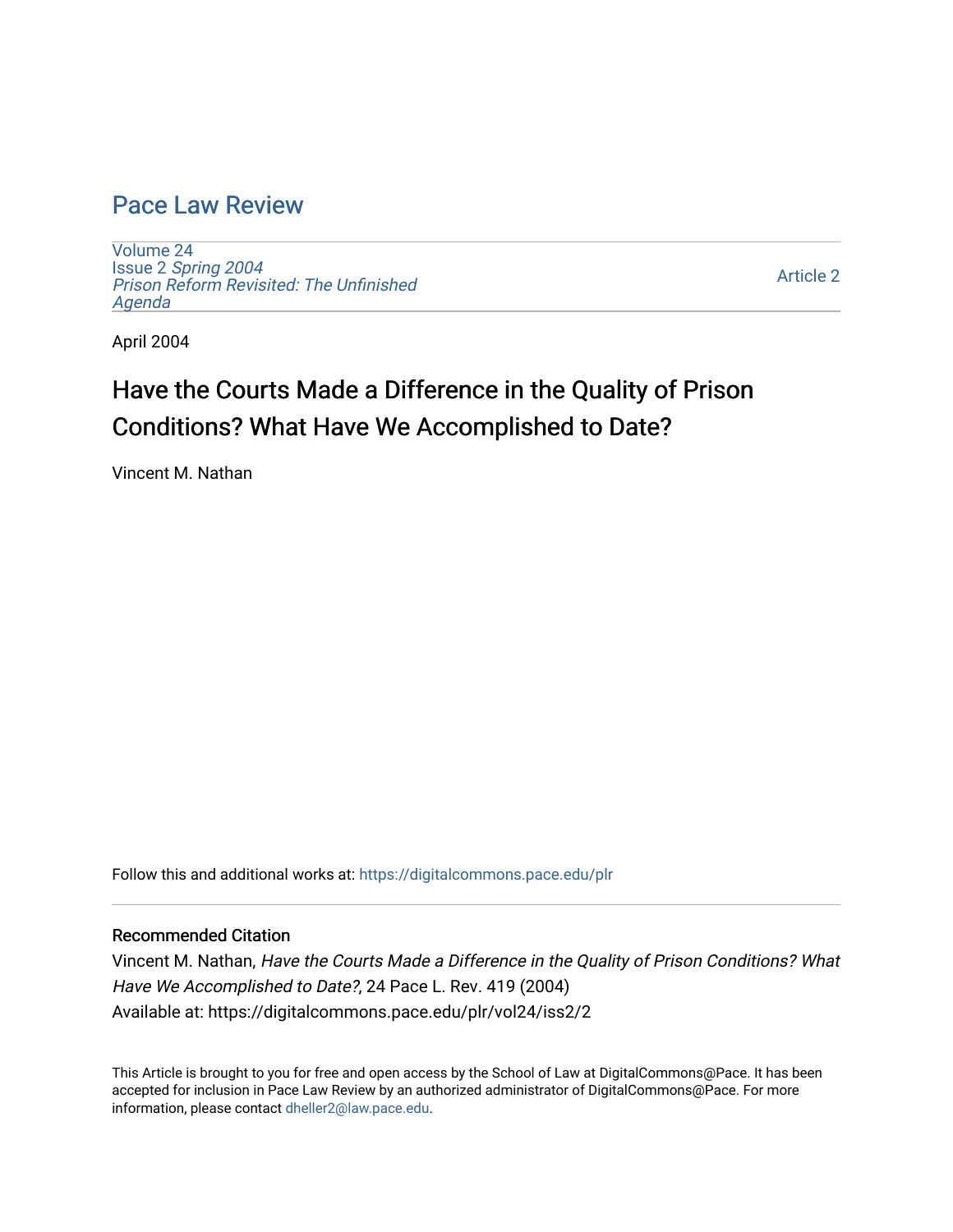## **Taking Stock of the Accomplishments and Failures of Prison Reform Litigation**

### **Have the Courts Made a Difference in the Quality of Prison Conditions? What Have We Accomplished to Date?**

#### **Vincent M. Nathan\***

These are deceptively simple questions on their surface: Have the courts made a difference in the quality of prison conditions? What have we accomplished in the more than thirty years of effort to improve prison and jail conditions? Beneath the surface of these inquiries, however, lies the work of generations of prison reformers and certainly that of many of the persons in this room. Thus, these seemingly straightforward questions raise a host of personal and professional memories and insights that each of us brings to this meeting after, in the case of many of us, decades of effort.

Those memories and insights, of course, result in the unique and distinct perspectives that each of us brings to this conference. I have not been a director of corrections or a prison warden. I have not been a federal judge. Although I am an attorney, I have not been a litigator attempting, by dint of extraordinary efforts against sometimes seemingly overwhelming odds, to win rulings calculated to bring about constructive

<sup>\*</sup> Vincent M. Nathan is a former Professor of Law at the University of Toledo, College of Law. He has served as a court monitor or special master in several class action lawsuits involving prison reform, including those in Texas, Puerto Rico and New Mexico. Currently, Mr. Nathan is a visiting member of the faculty at the University of Toledo, Department of Criminal Justice.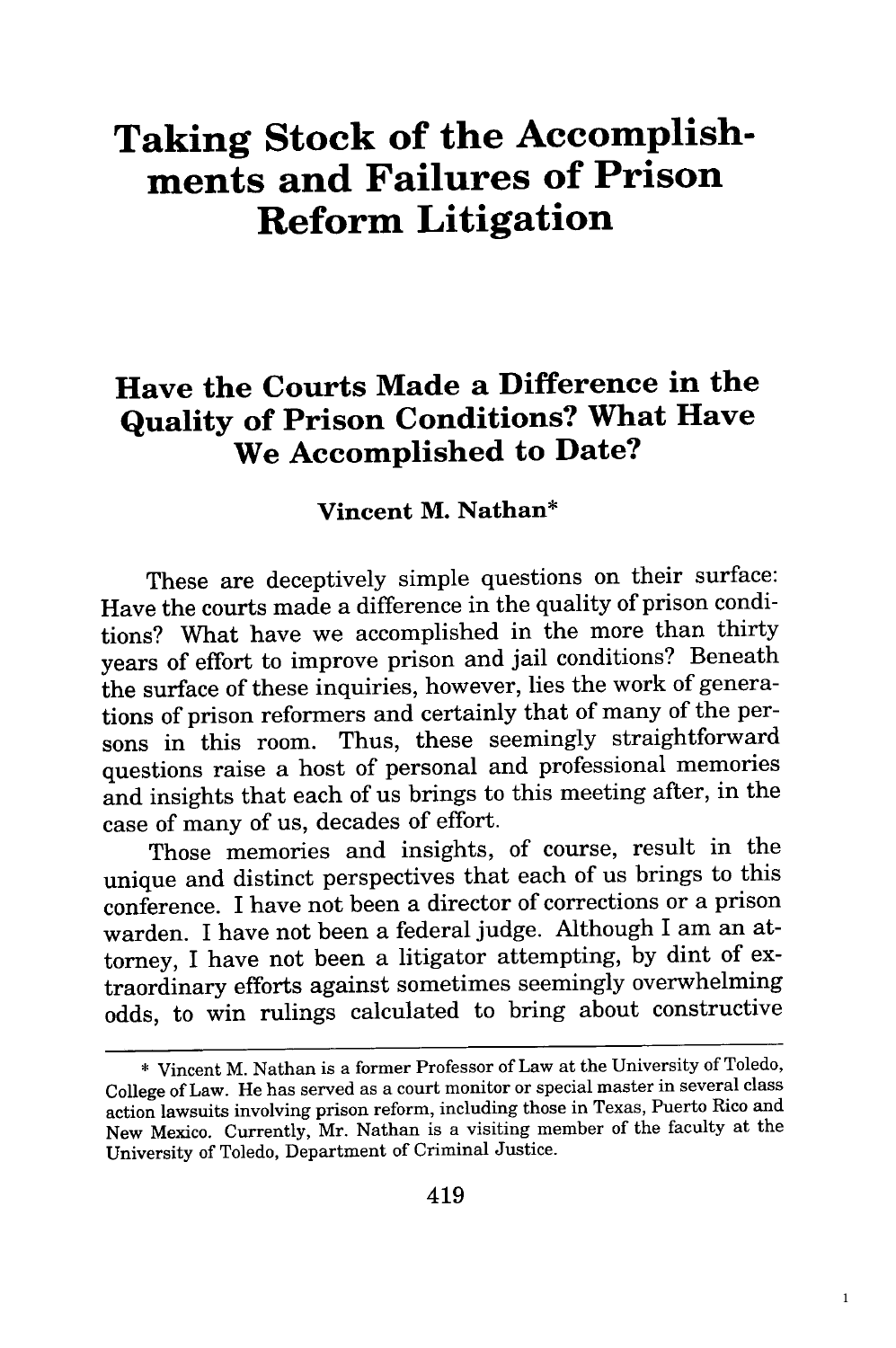change in America's prisons and jails. Nor have I been a prisoner or a correctional officer.

What I do bring to these discussions is almost thirty years of experience working as a corrections consultant, an expert witness and a court monitor or special master in the remedial phase of prison reform litigation. During that time I have learned a good deal about how judges think and operate, and about the attitudes that other actors bring to the table in an effort to translate a judicial order into tangible changes for the better. I have learned much-sometimes more than I have wanted to-about the range of character traits and actions, for better and for worse, that characterize individual prisoners and those whom they sue.

So, it is from this perspective that I shall attempt to address, as briefly and coherently as I can, these two fundamental questions: whether the courts have made a difference and what have we accomplished in the more than thirty years of effort to improve prison and jail conditions.

My answer to both questions, in a word, is yes. Judicial intervention over the past three decades has had an enormously positive impact on the operation of correctional institutions in the United States, and on the conditions in which prisoners live and staff work. There is no doubt that some of the limitations on the exercise of judicial power that the Supreme Court has imposed through its decisions of late trouble many of us, and we regret the reactionary political response to effective judicial intervention that the federal legislative and executive branches adopted in the form of the Prison Litigation Reform Act (PLRA).' Nonetheless, the current constitutional floor established for prison and jail conditions by the United States Supreme Court, lower federal courts, and some state courts is a far cry from the slave of the state doctrine the Court of Virginia enunciated in *Ruffin v. Commonwealth,2* in 1871. Indeed, it would be nothing less than hyperbolic to say that the courts

<sup>1.</sup> Prison Litigation Reform Act, Pub. L. No. 104-134, 110 Stat. 1321 (1996) (codified at 11 U.S.C. § 523; 18 U.S.C. §§ 3624, 3626; 28 U.S.C. §§ 1346, 1915, 1915A; 42 U.S.C. §§ 1997-1997h).

<sup>2. 62</sup> Va. (790 Gratt.) (1871) (finding that "[tihe bill of rights is a declaration of general principles to govern a society of freemen, and not of convicted felons **...** [such men . . . are the slaves of the State... **").**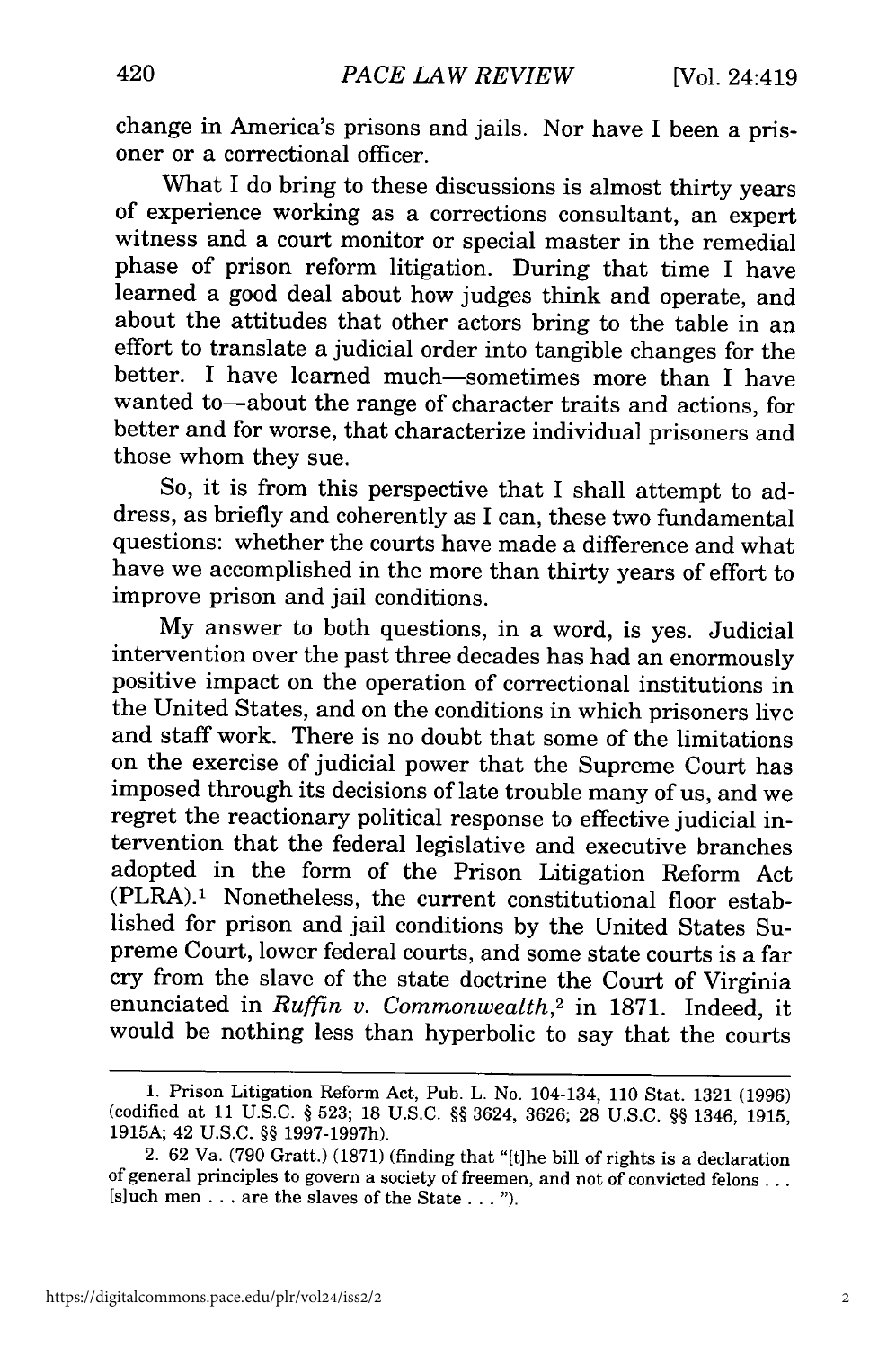have returned, or are even in the process of returning to, the "hands-off' doctrine that held sway until the 1960s.3

To me, the more interesting of the two questions is what have "we" (I assume attorneys representing individual prisoners and classes of inmates, judges, prison and other government officials, and a hodgepodge of prison reformers) actually accomplished over the past three decades of reliance on the judicial process. Let me begin by suggesting some things that do not fall into that category.

First, we have not reduced reliance on incarceration as a punitive sanction. Although I agree that over-reliance on imprisonment is a major, perhaps the most pressing, problem facing the criminal justice system and our society in general today, I do not believe that it is fundamental, that is to say, sine qua non, to the objective of improving prison and jail conditions. While increased incarceration rates (even in the face of declining crime rates) have strained capacity, most jurisdictions with which I am acquainted have ameliorated this unhappy consequence to a significant extent through the construction of additional facilities. There are many practical and ethical reasons to be concerned about the fact that some 1.4 million men and women were held in adult correctional institutions (prisons) on June 30, 2002.<sup>4</sup> Despite the enormous management problems these numbers have created, they do not equate, or at least need not equate, with unconstitutional conditions of confinement. Indeed, the courts have intervened effectively in several of the systems in which I have worked as a court monitor or special master to reduce populations or to expand capacity to achieve livable conditions.<sup>5</sup> In summary, a large prison or prison system is not, by virtue of its size alone, an unlawful one.

<sup>3.</sup> The Supreme Court rejected the "hands off' doctrine in *Wolf* v. *McDonnell,* 418 U.S. 539 (1974), finding that "[there is no iron curtain drawn between the Constitution and the prisons of this country." *Id.* at 555-56. *See* Kenneth C. Haas, *Judicial Politics and Correctional Reform: An Analysis of the Decline of the "Hands-Off' Doctrine,* 1977 DETROIT C. L. REV. 795.

<sup>4.</sup> **BUREAU** OF **JUSTICE** STATISTICS, U.S. DEP'T OF **JUSTICE, BULL.** No. 198877, PRISON **AND** JAIL INMATES **AT** MIDYEAR 2002 1 (2003), *available at* http://www.ojp. usdoj .gov/bjs/pub/pdf/pjim02.pdf.

*<sup>5.</sup> See, e.g.,* Ruiz v. Estelle, 503 F. Supp. 1265 (S.D. Tex. 1980), *amended and vacated in part by,* 688 F.2d 266 (5th Cir. 1982).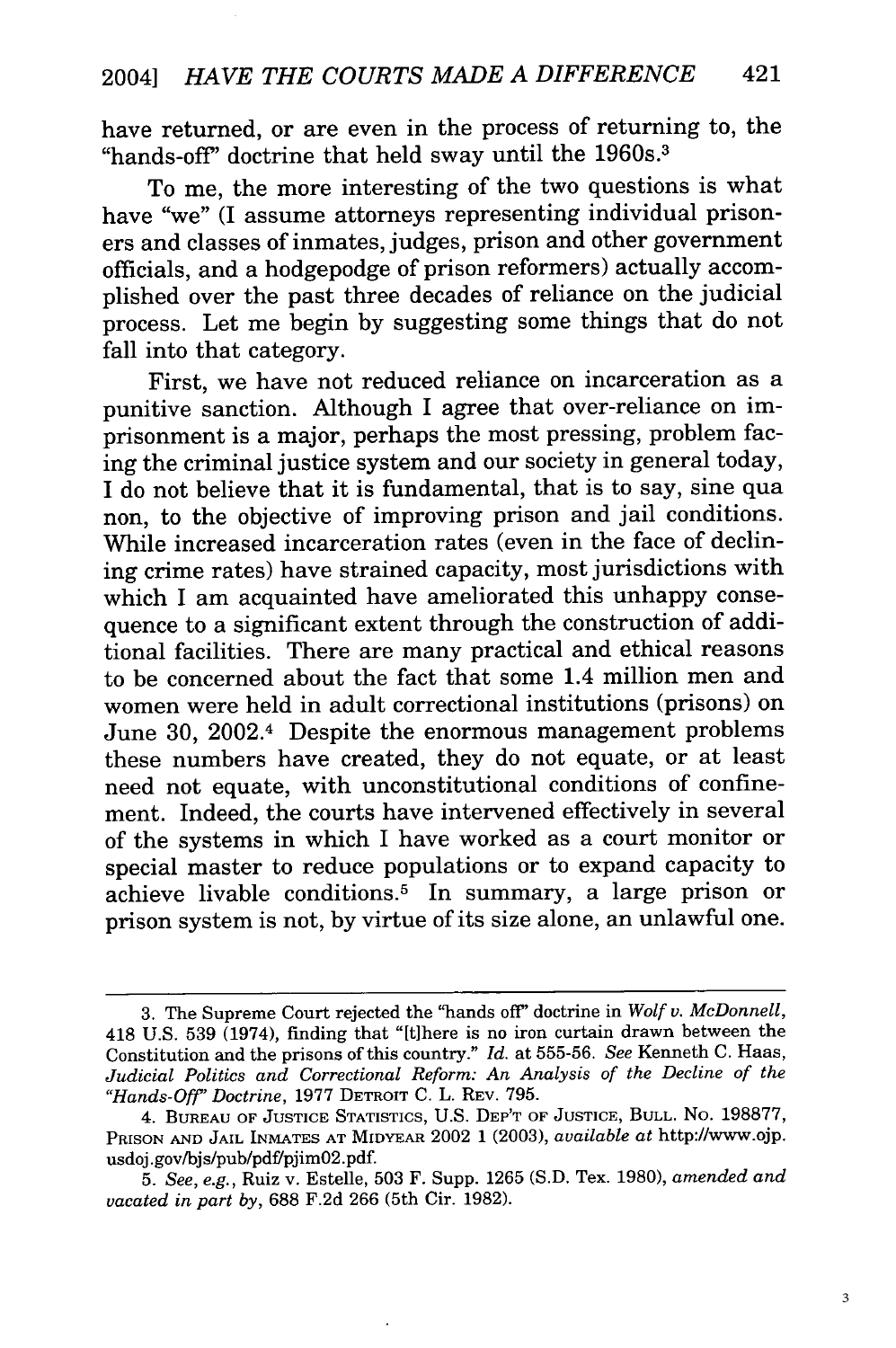It also is the case that reformers have not persuaded the general public or its political representatives that over-reliance on prisons is too expensive to sustain. Again, while I agree with those who criticize the preference to fund prisons over public schools and other more constructive public engagements, I do not believe that this is a failure by which one should measure the efficacy of judicial intervention in improving conditions of confinement. Quite properly, it was the very insistence on the maintenance of constitutional prisons and jails, even in the face of increased populations, that led in large part to the enormous growth in correctional budgets over the past several decades. <sup>6</sup> These expenditures, therefore, suggest progress toward improved conditions of confinement, not the obverse. While we may be disappointed that the general public did not buy into what some of us thought was an inevitable economic (though hardly a popular political) result of widespread reduction in the use of prisons, we cannot deny the positive impact that disproportionate expenditures on corrections has had on physical conditions, the quality of staff and other elements of central importance to the operation of constitutional prisons and jails.

Judicial intervention has had only a limited impact in certain areas that, though they are legitimate subjects for correctional reform, manifest themselves in virtually every facet of our criminal justice system and the larger society--not simply in corrections. Racial discrimination is perhaps the best example of a problem that appears to be near intractable at every level of the criminal justice system-the police, prosecutors, judges and juries, parole and probation officers, and correctional staff. Progress in this area in any segment of our society has been slow in coming and of limited effect. For this reason, it is unrealistic to expect judicial intervention in correctional operations or conditions to be more effective with respect to racial prejudice in prisons and jails than it has been in areas such as housing and schools, let alone in those of general social and eco-

<sup>6.</sup> The total operating budgets for prisons alone, in the fifty states and the federal system, for fiscal year 2001 was \$31,789,983,925. When costs of construction are added, total correctional expenditures rose to \$35,623,638,163. CRIM. **JUST. INST.,** THE CORRECTIONS YEARBOOK: **ADULT** CORRECTIONS 2001 99-100 (2002) [hereinafter CORRECTIONS YEARBOOK].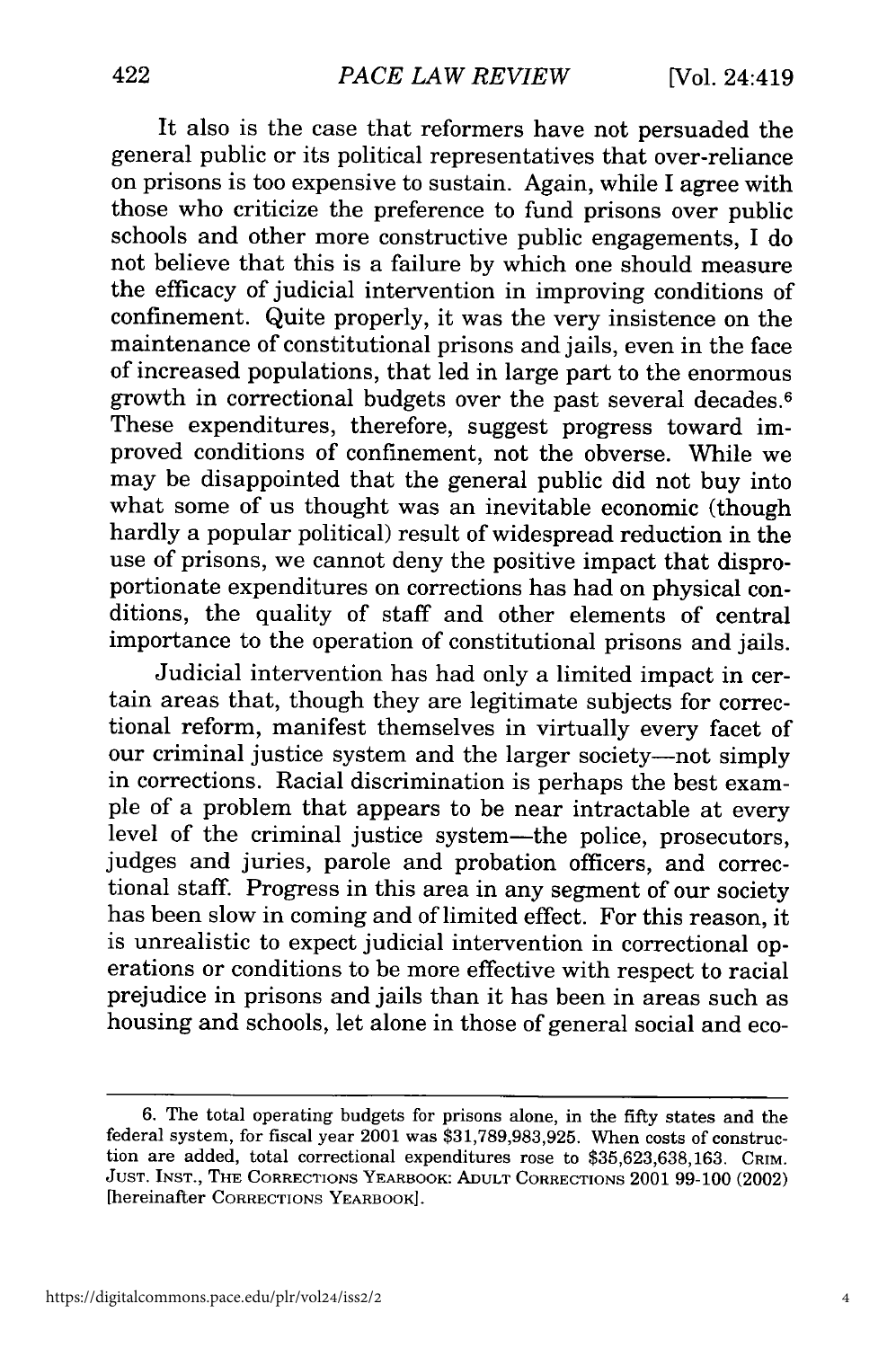nomic conditions.<sup>7</sup> Thus, in attempting to identify the positive impact on prisons of judicial intervention, we must address goals that are related directly to conditions of confinement, and we must accept that the reform of prisons in many instances will require more basic changes in the way in which our nation functions and our people relate to each other.

Having said all of this let me describe the effect judicial intervention has achieved in prisons. In doing so, I shall rely to some extent, but not exclusively, on cases in which I have played a direct role, such as an expert witness, a court monitor or a special master. I shall mention only a few examples.

Perhaps the most tangible impact of the courts has been on environmental conditions. Judicial orders have resulted in eliminating widespread environmental hazards and in the wholesale retrofitting of prisons like Georgia State Prison in Reidsville, Georgia, replacing dangerous open dormitories with cellblocks in this maximum-security facility.8 In Ohio, two nineteenth century facilities-the Mansfield Reformatory and the Columbus Correctional Facility-were taken out of service altogether.9

Litigation in New Mexico largely ameliorated the horrendous crowding that contributed directly to the infamous riot of February 1980.10 All medium, close and maximum-security facilities in that state now contain only single occupancy cells.<sup>11</sup> Prison litigation has eliminated or substantially reduced crowding in a number of other jurisdictions as well.<sup>12</sup>

Litigation at the Central Punitive Segregation Unit on Rikers Island, as well as at several other facilities in New York

<sup>7.</sup> Nonetheless, courts have made substantial efforts to address this problem in a correctional setting. *See, e.g.,* Taylor v. Perini, 413 F. Supp. 189 (N.D. Ohio 1976).

*<sup>8.</sup> See* Guthrie v. Evans, 93 F.R.D. 390 (S.D. Ga. 1981).

*<sup>9.</sup> See* Stewart v. Rhodes, No. C-2-78-220 (S.D. Ohio Dec. 1979) (consent decree setting out, among other things, a timetable for the closing of the Columbus Correctional Facility); *see also* Boyd v. Denton, C-78-1679 (N.D. Ohio 1978) (consent decree closing the Mansfield Reformatory).

<sup>10.</sup> *See* Duran v. Anaya, 642 F. Supp. 510 (D.N.M. 1986); *see also* Mary C. Bounds, *Warden Hopes for Less Violence in '85,* DALLAS **MORNING NEWS,** Jan. 3., 1985, at 29A..

<sup>11.</sup> Duran v. Carruthers, 678 F. Supp. 839, 842 (D.N.M 1988).

<sup>12.</sup> *See, e.g.,* Morales Feliciano v. Hernandez Colon, 672 F. Supp. 27 (D.P.R. 1987).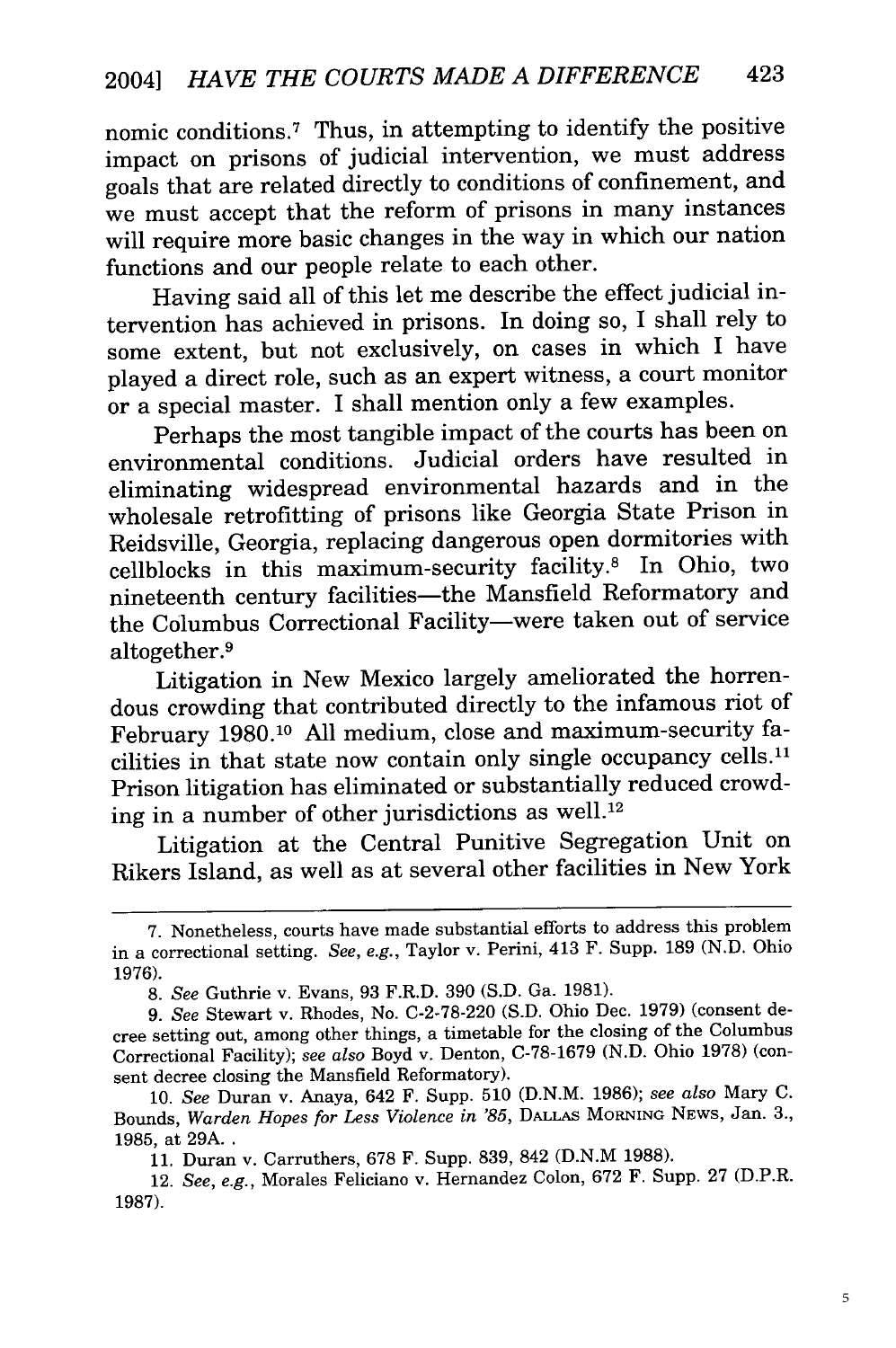City, resulted in substantial improvements in the control of unnecessary and excessive force by staff against prisoners. 13 Similar litigation is in progress against the remaining New York City facilities that are not already subject to court orders regarding the use of unnecessary and excessive force. 14 Counsel in the infamous Pelican Bay litigation tells me that the *Madrid v. Gomez* case brought similar excessive force under control at California's supermax prison. <sup>15</sup>

In response to litigation that the American Civil Liberties Union National Prison Project counsel brought, the Arizona Department of Corrections vastly improved the delivery of medical care to prisoners. 16 Litigation in Ohio resulted in exceptional improvements in the provision of mental health services to prisoners in the Ohio Department of Rehabilitation and Corrections.<sup>17</sup> Medical and mental health budgets in many systems have soared as a result of successful litigation on these issues.<sup>18</sup>

I could offer other important examples in the areas of disciplinary procedures, the integration of women and minorities into the ranks of professional and line staff, improved food services and enhanced preventive maintenance, among others. In the limited space this article permits, however, I want to describe two other facets of prison reform that I think are as important as any other.

First, judicial intervention has had a vast impact on the thinking and the mindset of correction administrators, as well as that of mid-level and line staff, in many and perhaps most correctional systems. It is no longer unusual to find correctional leadership that includes humane and constructive treatment of prisoners among its practical goals. Of particular interest to me is the extent to which many systems are eschew-

<sup>13.</sup> *See* Sheppard v. Phoenix, 210 F. Supp. 2d 450 (S.D.N.Y 1991).

<sup>14.</sup> Ingles v. City of New York, No. 01 CIV 8279(DC), 2003 U.S. Dist. LEXIS 2453, 2003 WL 402565 (S.D.N.Y. Feb. 20, 2003).

<sup>15.</sup> *See* Madrid v. Gomez, 889 F. Supp. 1146 (N.D. Cal. 1995).

<sup>16.</sup> *See* Casey v. Lewis, 834 F. Supp. 1477, 1546-47 (D. Ariz. 1993).

<sup>17.</sup> *See* Dunn v. Voinivich, No. C1-93-0166 (S.D. Ohio July 1, 1995) (consent decree).

<sup>18.</sup> Total medical budgets in U.S. state prisons reached \$3,060,693,306 during fiscal year 2001. CORRECTIONS YEARBOOK, *supra* note 6, at 98. The comparable figure for fiscal year 1996 was \$2,456,300,000. **BUREAU** OF **JUSTICE** STATISTICS, U.S. DEP'T OF **JUSTICE, BULL.** No. NCJ 172211 **STATE** PRISON **EXPENDITURES** 1996 6 (1999), *available at* http://www.ojp.usdoj.gov/bjs/pub/pdf/spe96.pdf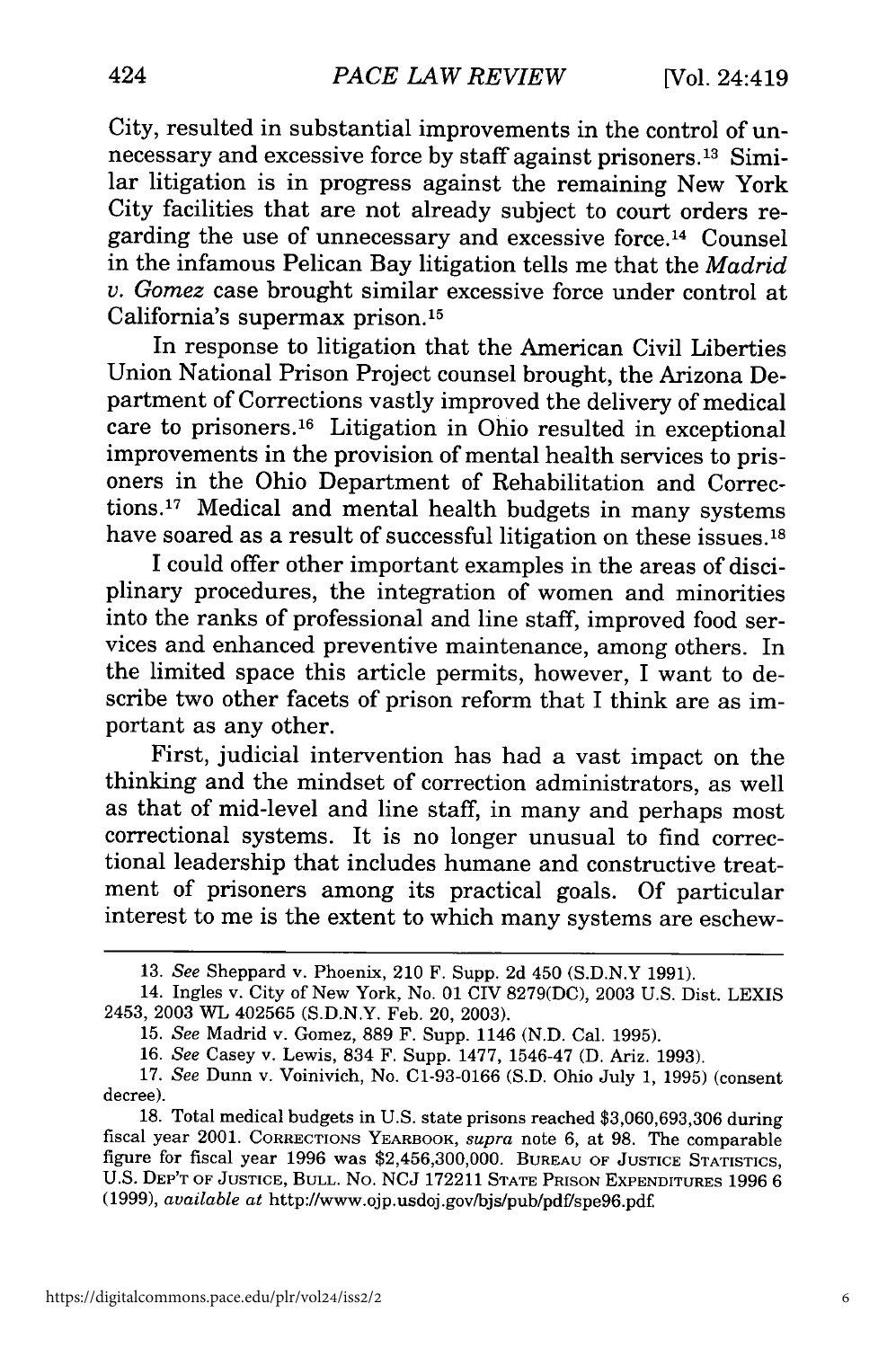ing opportunities the Supreme Court has given them to reduce services and to relax due process. How many states do we know that have taken advantage of *Sandin v. Connor'9* by eliminating all aspects of due process in administrative disciplinary hearings resulting only in a sentence to segregation? How many corrections directors do we know (though there are a few) who have eliminated law libraries as *Lewis v. Casey* invited them to?<sup>20</sup> How many prisons today adhere to the minimum of an hour per day, five days a week, of physical exercise and recreation, which some courts have indicated would meet minimal constitutional standards?21

While I am not so naive as to suggest that correctional litigation has changed for the better the hearts and minds of everyone who works in a correctional environment, I do believe it is safe to say that reform efforts by the courts have altered in very substantial ways the psychological and physical status quo courts found when they began to confront prison conditions in the early 1970s. In some important ways, the new and more constructive status quo is resisting efforts at change, just as did its less laudable predecessor.

Furthermore, correctional litigation has brought a measure of newly found self-respect to many prisoners. They know that they are no longer entirely outside the scope of legal protection-mere castaways from society about whom the laws have nothing to say or do. Prison conditions surely are harsh and in many ways continue to be destructive of the human personality. Even so, prisoners are not without fundamental rights and they recognize and demand their entitlement to humane treatment and decent surroundings and services. They are no longer anyone's slaves. <sup>22</sup>

In conclusion, though every case in which I become involved is a chilling reminder of how long the road is that lies

<sup>19.</sup> Sandin v. Conner, 515 U.S. 472 (1995) (holding that a state's imposition of disciplinary segregation for a period of time not exceeding the sentence of confinement, but imposed without affording the prisoner full process, did not violate the prisoner's due process liberty interests).

<sup>20.</sup> Lewis v. Casey, 518 U.S. 343 (1996) (holding that "an inmate cannot establish relevant actual injury simply by establishing that his prison's library or legal assistance program is sub **par... ").**

<sup>21.</sup> *See, e.g.,* Watts v. Ramos, 948 F. Supp. 739 (N.D. Ill. 1996).

<sup>22.</sup> *See supra* note 2.